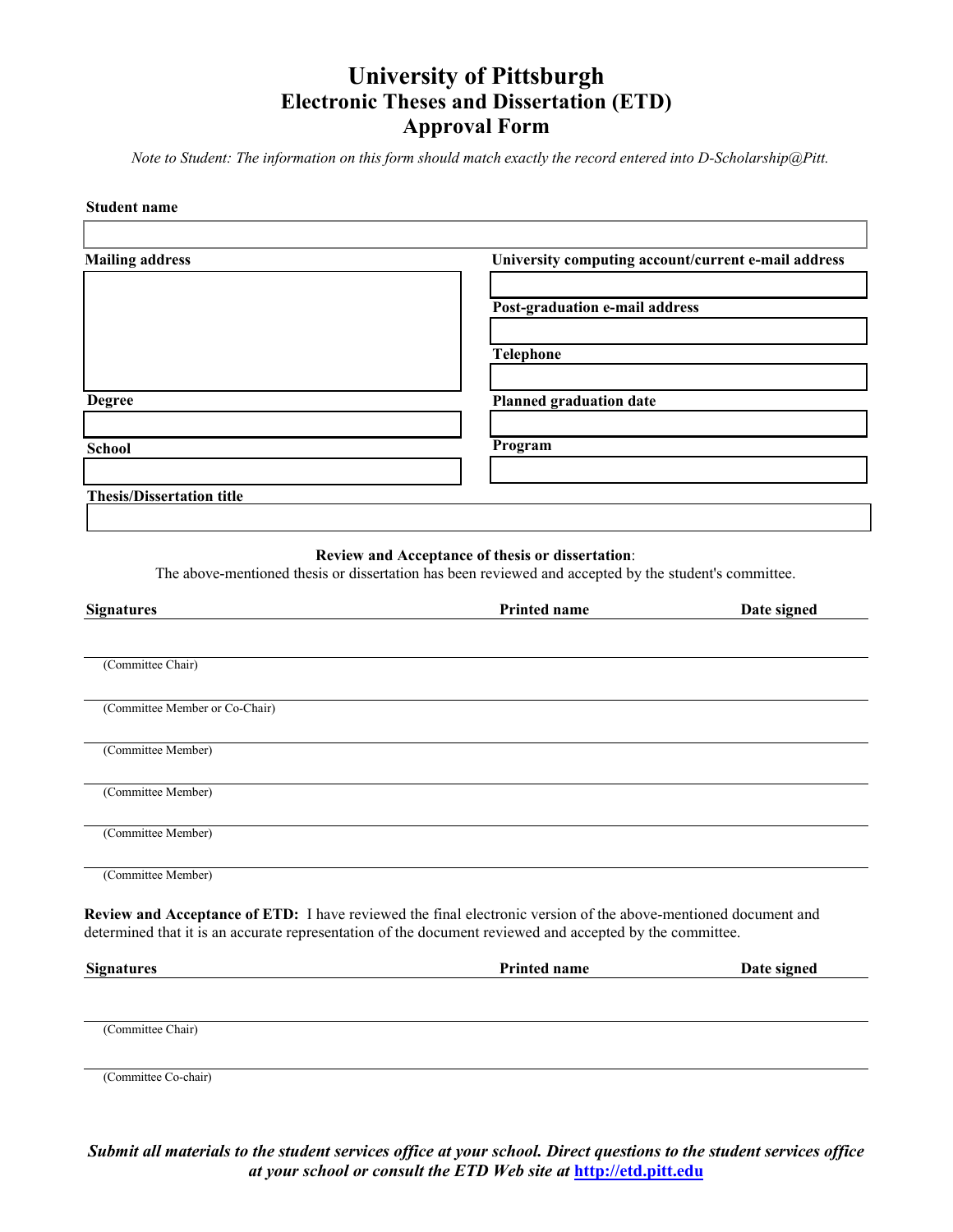# **Student and Thesis Advisor/Dissertation Director Agreement**

**Part A: Copyright** (for more information, please see [https://www.library.pitt.edu/intellectual-property/\)](http://www.library.pitt.edu/guides/copyright/)

I hereby certify that, if appropriate, I have obtained and attached hereto written permission statements from the owners of each third party copyrighted matter to be included in my thesis or dissertation, allowing distribution as specified below. I certify that the version I submitted is the same as that approved by my committee.

I hereby grant to the University of Pittsburgh and its agents the non-exclusive royalty-free license to archive and make accessible, under the conditions specified below, my thesis or dissertation in whole or in part in all forms of media, now or hereafter known. I retain all other ownership rights to the copyright of the thesis or dissertation. I also retain the right to use in future works (such as articles or books) all or part of this thesis or dissertation.

Signed:

(Student) (Date)

## **Part B: Access**

In addition to the unrestricted display of the bibliographic information and the abstract, we agree that the above-mentioned document be placed in D-Scholarship@Pitt and ProQuest Dissertations & Theses Global with the following status *(choose one):*



❒ Release the entire work for immediate access worldwide.

◯ Release the entire work for University of Pittsburgh Access Only for a period of up to two years from the date of approval as indicated below, except for interlibrary sharing. After this time, the entire work will be made available for access worldwide. Doctoral dissertations metadata will be submitted to ProQuest Dissertations & Theses Global immediately upon approval, before the end of the one-to-two-year embargo period. To request permission to exercise this option, the author must state below the reason(s) why the ETD must be restricted to University of Pittsburgh Access Only.

Restrict access to users at the University of Pittsburgh for a period of:

 $\Box$  1 year  $\Box$  2 years

*Reason for access restriction:*

Note to Student: To change the above access options after approval, contact the ETD Support. [http://etd.pitt.edu/](http://etd.pitt.edu/help)help

## **Part C: Patent Pending (choose one)**

A patent application is NOT pending for intellectual property contained in my ETD.

A patent application is pending for intellectual property contained in my ETD. In accordance with the University Patent Rights and Technology Transfer Policy, (a) I have submitted an Invention Disclosure Form to the Innovation Institute; (b) my Request to Secure an ETD for Patent Purposes was submitted to the student services coordinator for my school; and (c) the Office of the Provost has approved my request.

NOTE: Upon approval of your request, your ETD will be withheld from publication for one (1) year for patent purposes. After this year, the ETD will be made available according to the access option selected in Part B: Access. If you have requested that your ETD be restricted to University of Pittsburgh users for a period of two years, the first year of withholding for patent purposes will count as the first year of the two year embargo period.

#### **Part D: Student and Thesis Advisor/Dissertation Director Signatures**

The undersigned agree that these ETD Access and Patent Pending statements update any and all previous statements submitted heretofore.

| (Student)        | (Date)            |
|------------------|-------------------|
|                  |                   |
| (Committee Chair | (Date)            |
|                  | (Date)            |
|                  | (Committee Chair) |

*Submit all materials to the student services office at your school. Direct questions to the student services office at your school or consult the ETD Web site at* **[http://etd.pitt.edu](http://etd.pitt.edu/)**